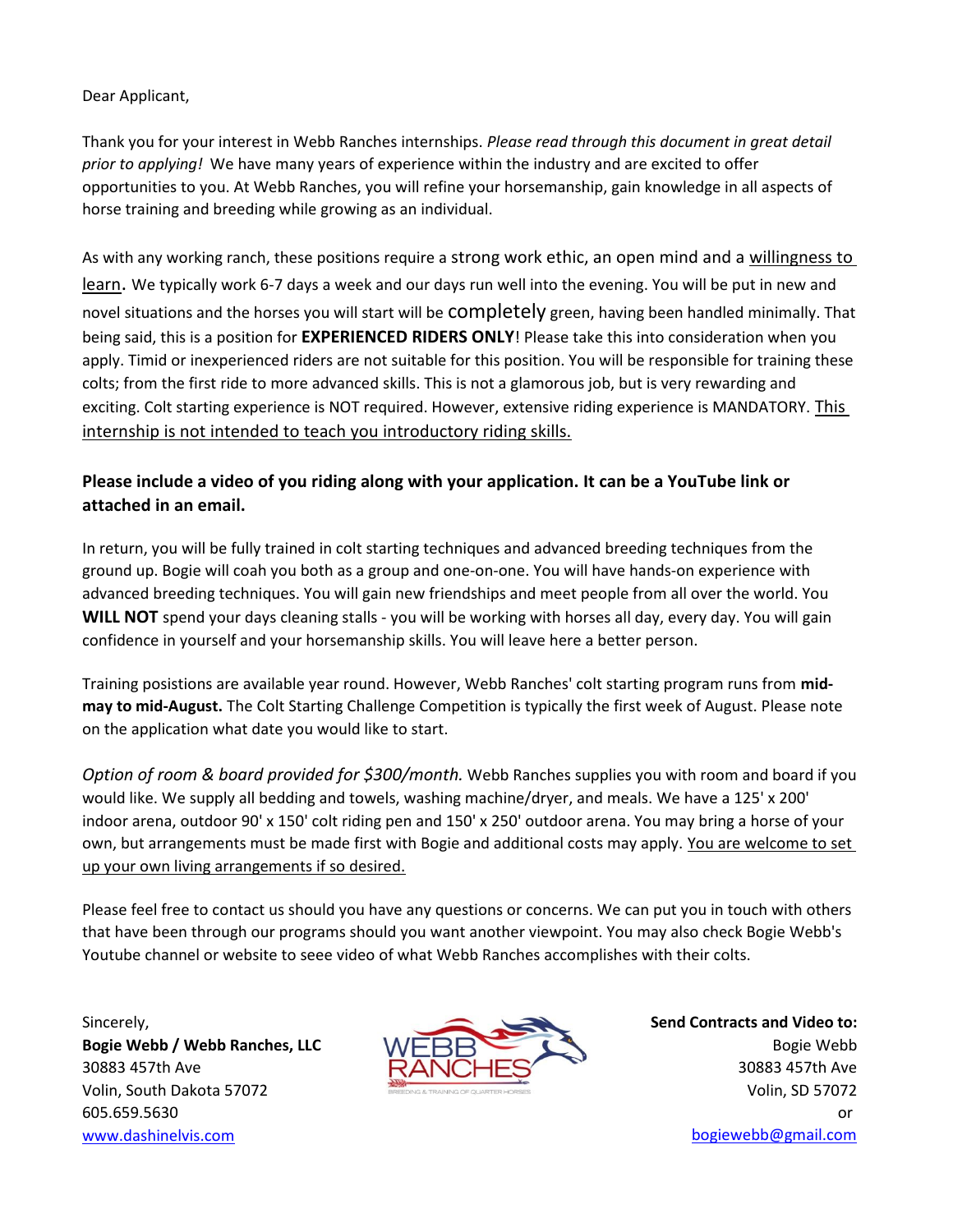

## Webb Ranches Internship Applicatin 2022

| <b>Full Name:</b>                                                                                  |                                    |  |  |  |
|----------------------------------------------------------------------------------------------------|------------------------------------|--|--|--|
| Date of Birth:                                                                                     |                                    |  |  |  |
| Primary Address:                                                                                   | Alternate Address (if applicable): |  |  |  |
|                                                                                                    |                                    |  |  |  |
|                                                                                                    |                                    |  |  |  |
| Primary Phone #:                                                                                   | Alternate Phone #:                 |  |  |  |
| Primary E-mail:                                                                                    | Alternate E-mail:                  |  |  |  |
| In the case of an emergency, contact:                                                              |                                    |  |  |  |
| Name:                                                                                              |                                    |  |  |  |
| Relationship:                                                                                      |                                    |  |  |  |
| Address:                                                                                           |                                    |  |  |  |
| Telephone:                                                                                         |                                    |  |  |  |
| E-mail:                                                                                            |                                    |  |  |  |
| Do you have any medical issues or dietary restrictions of which we should be aware? If yes, please |                                    |  |  |  |
| list.                                                                                              |                                    |  |  |  |
|                                                                                                    |                                    |  |  |  |
|                                                                                                    |                                    |  |  |  |
| Proof of medical insurance will be required should you be accepted as an intern.                   |                                    |  |  |  |
|                                                                                                    |                                    |  |  |  |
|                                                                                                    |                                    |  |  |  |
|                                                                                                    |                                    |  |  |  |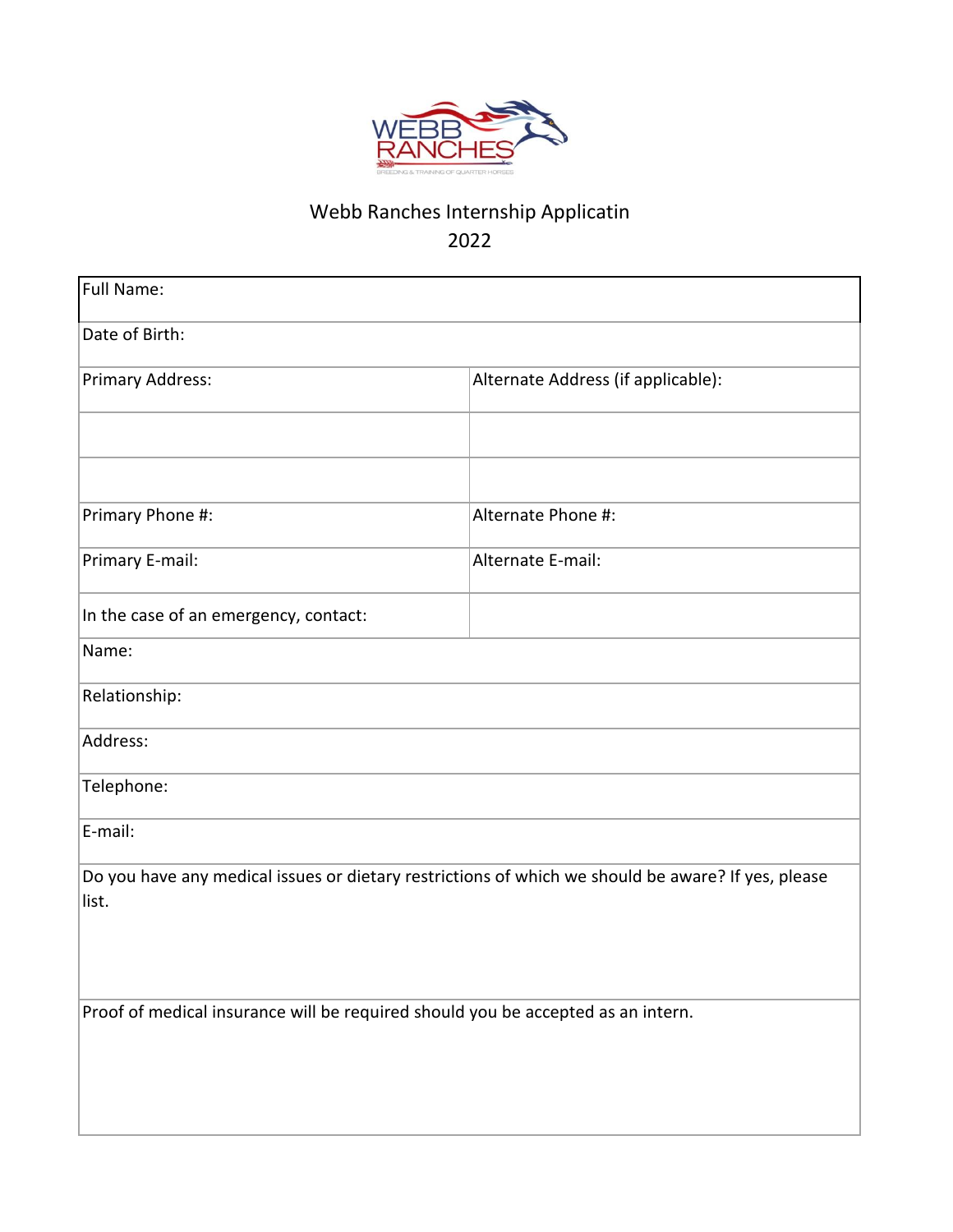| <b>O</b> Yes<br>$\bigcirc$ No<br>$\bigcirc$ No<br><b>O</b> Yes<br>Please describe your background and experience with horses. Include how long you've been riding,<br>any special skills you have and training you have attended.<br><b>Personal Information</b><br>Why are you interested in an internship at Webb Ranches?<br>What specific experiences would you like to gain through this internship?<br>Please take the abbreviated Myers-Briggs Personality Inventory available here:<br>hppt://www.16personalities.com/free-personality-test<br>What was your 4 letter personality type? | <b>Experience / Education / Skills</b>                                |  |  |
|-------------------------------------------------------------------------------------------------------------------------------------------------------------------------------------------------------------------------------------------------------------------------------------------------------------------------------------------------------------------------------------------------------------------------------------------------------------------------------------------------------------------------------------------------------------------------------------------------|-----------------------------------------------------------------------|--|--|
|                                                                                                                                                                                                                                                                                                                                                                                                                                                                                                                                                                                                 | Are you currently enrolled in a college/university training program?: |  |  |
|                                                                                                                                                                                                                                                                                                                                                                                                                                                                                                                                                                                                 | If yes, are you pursuing a college credit for this internship?:       |  |  |
|                                                                                                                                                                                                                                                                                                                                                                                                                                                                                                                                                                                                 | Please provide the college/university contact information:            |  |  |
|                                                                                                                                                                                                                                                                                                                                                                                                                                                                                                                                                                                                 | School:                                                               |  |  |
|                                                                                                                                                                                                                                                                                                                                                                                                                                                                                                                                                                                                 | City/State/Zip Code:                                                  |  |  |
|                                                                                                                                                                                                                                                                                                                                                                                                                                                                                                                                                                                                 |                                                                       |  |  |
|                                                                                                                                                                                                                                                                                                                                                                                                                                                                                                                                                                                                 |                                                                       |  |  |
|                                                                                                                                                                                                                                                                                                                                                                                                                                                                                                                                                                                                 |                                                                       |  |  |
|                                                                                                                                                                                                                                                                                                                                                                                                                                                                                                                                                                                                 |                                                                       |  |  |
|                                                                                                                                                                                                                                                                                                                                                                                                                                                                                                                                                                                                 |                                                                       |  |  |
|                                                                                                                                                                                                                                                                                                                                                                                                                                                                                                                                                                                                 |                                                                       |  |  |
|                                                                                                                                                                                                                                                                                                                                                                                                                                                                                                                                                                                                 |                                                                       |  |  |
|                                                                                                                                                                                                                                                                                                                                                                                                                                                                                                                                                                                                 |                                                                       |  |  |
|                                                                                                                                                                                                                                                                                                                                                                                                                                                                                                                                                                                                 |                                                                       |  |  |
|                                                                                                                                                                                                                                                                                                                                                                                                                                                                                                                                                                                                 |                                                                       |  |  |
|                                                                                                                                                                                                                                                                                                                                                                                                                                                                                                                                                                                                 |                                                                       |  |  |
|                                                                                                                                                                                                                                                                                                                                                                                                                                                                                                                                                                                                 |                                                                       |  |  |
|                                                                                                                                                                                                                                                                                                                                                                                                                                                                                                                                                                                                 | Provide one example that demonstrates your work ethic.                |  |  |
|                                                                                                                                                                                                                                                                                                                                                                                                                                                                                                                                                                                                 |                                                                       |  |  |
|                                                                                                                                                                                                                                                                                                                                                                                                                                                                                                                                                                                                 |                                                                       |  |  |
|                                                                                                                                                                                                                                                                                                                                                                                                                                                                                                                                                                                                 |                                                                       |  |  |
|                                                                                                                                                                                                                                                                                                                                                                                                                                                                                                                                                                                                 |                                                                       |  |  |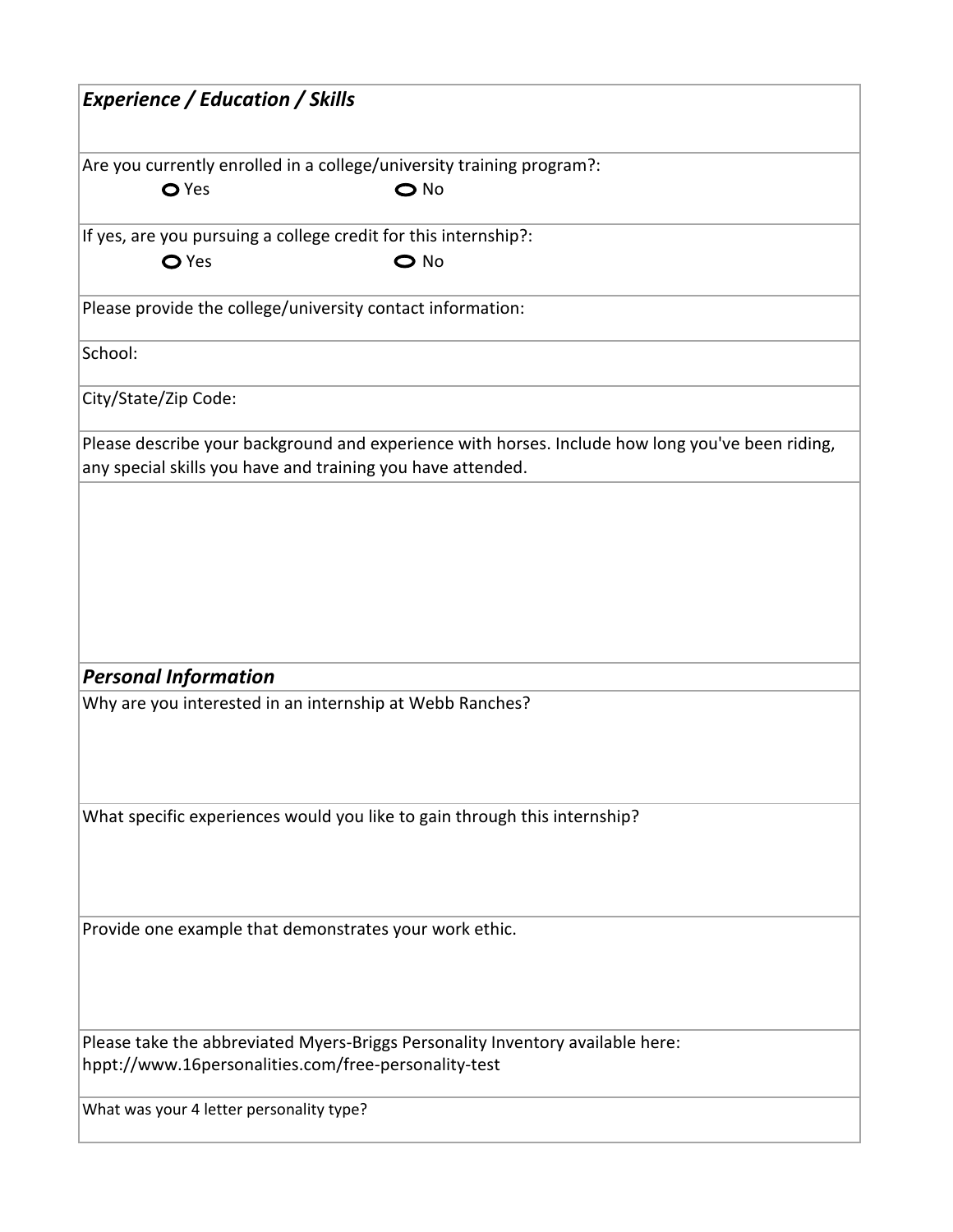| <b>References</b><br>Please provide contact information for 3 people who can testify to your character and work ethic |                      |                                 |  |  |
|-----------------------------------------------------------------------------------------------------------------------|----------------------|---------------------------------|--|--|
|                                                                                                                       |                      |                                 |  |  |
| Name:                                                                                                                 | Relationship to you: | Contact e-mail or phone number: |  |  |
| Name:                                                                                                                 | Relationship to you: | Contact e-mail or phone number: |  |  |

| Start Date                    |           |       |
|-------------------------------|-----------|-------|
| When would you like to start: | 12-May-22 | Other |
|                               |           |       |

## *Disclaimer and Signature* I certify that my answers are true and complete to the best of my knowledge. If this application leads to an internship assignment, I understenad that false or misleading information in my application may result in my release. *Signature: Date:*

## **WEBB RANCHES, LLC, BOGIE WEBB RELEASE AND WAIVER OF LIABILITY, ASSUMPTION OF RISK & INDEMNITY AGREEMENT**

IN CONSIDERATION of being permitted to use any of the facilities associated with Webb Ranches, including the barn, parking area, or any and all other common area being permitted to enter for any purpose any RESTRICTED AREA (defined as any area requiring special authorization, credentials, or permission to enter or any area to which admission by the general public is restricted or prohibited), THE UNDERSIGNED, for himself/herself, their personal representatives, heirs, assigns, and next of kin:

1. HEREBY RELEASES, WAIVES, DISCHARGES AND COVENANTS NOT TO SUE the owners, employees, other users, affiliates, horse owners, riders, volunteers, rescue personnel, any persons in any RESTRICTED AREA, sponsors, advertisers, ownders an dlessees of premises, or any subdivision thereof all for the purpose herein referred to as "Releasees," FROM ALL LIABILITY, TO THE INDERSIGNED, their personal representatives, assigns, heirs, and next of kin FOR ANY AND ALL LOSS OR DAMAGE, AND ANY CLAIM OR DEMAND THEREFORE ON ACCOUNT OF INJURY TO THE PERSON OR PROPERTY OR RESULTING IN DEATH OF THE UNDERSIGNED OR LOSS OF ANY PRIZES ARISING OUT OF OR RELATED TO THE EVENT(S) WHETHER CAUSED BY THE NEGLIGENCE OF THE RELEASEES OR OTHERWISE.

2. HEREBY AGREES TO INDEMNIFY AND SAVE AND HOLD HARMLESS the Releasees and each of them FROM ANY LOSS, LIABILITY, DAMAGE, OR COST they may incur arising out of or related to the EVENT(S) WHETHER CAUSED BY THE NEGLIGENCE OF THE RELEASEES OR OTHERWISE.